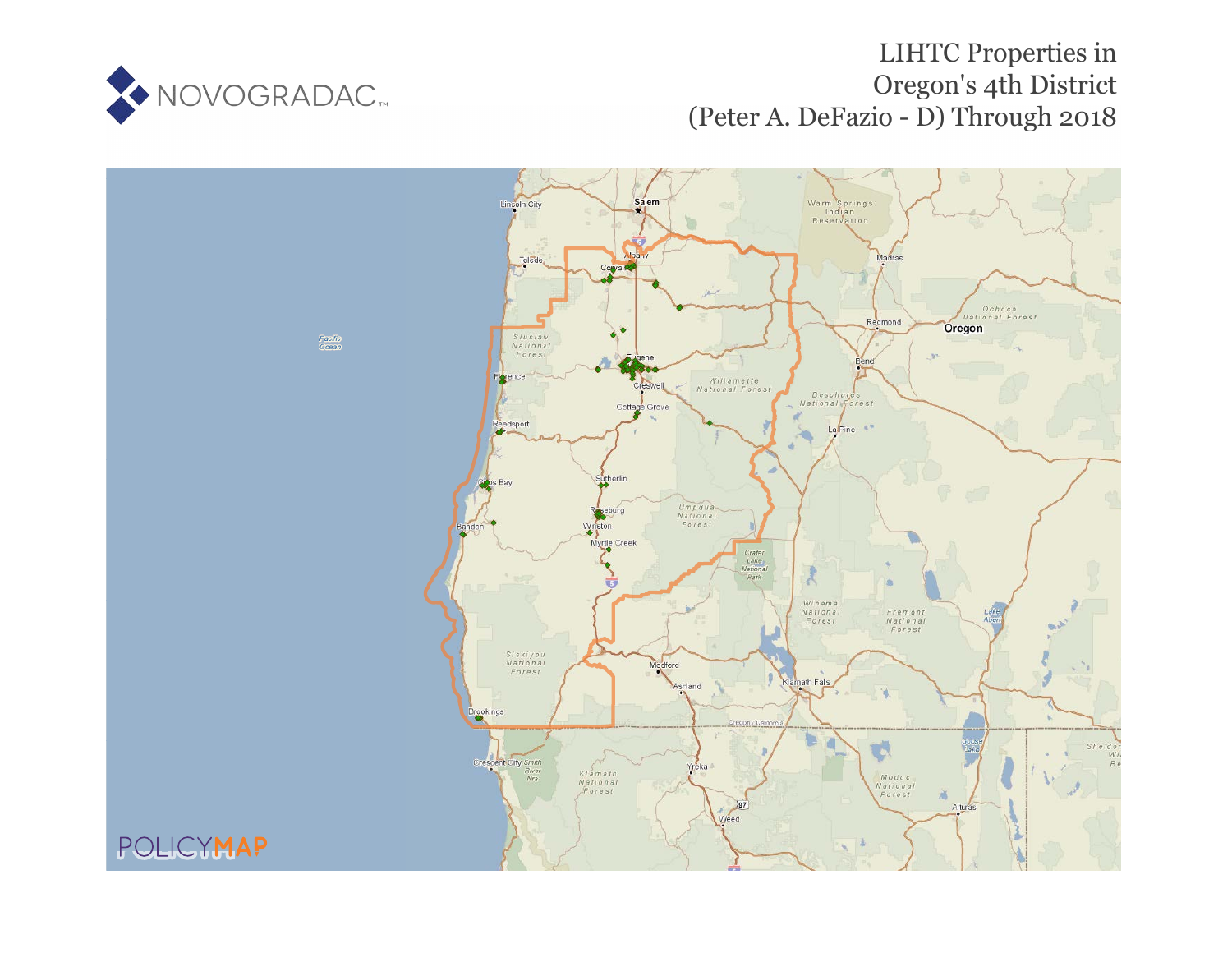| <b>Project Name</b>                        | <b>Address</b>                                                | City             | <b>State</b> | <b>Zip Code</b> | Nonprofit<br><b>Sponsor</b> | <b>Allocation</b><br>Year | <b>Annual</b><br><b>Allocated</b><br><b>Amount</b> | <b>Year PIS</b> | <b>Construction Type</b>                                                           | <b>Total</b><br><b>Units</b> | Low<br><b>Income</b><br><b>Units</b> | <b>Rent or</b><br><b>Income</b><br><b>Ceiling</b> | <b>Credit %</b>                          | Tax-<br><b>Exempt</b><br><b>Bond</b> | <b>HUD Multi-Family</b><br>Financing/<br><b>Rental Assistance</b> |
|--------------------------------------------|---------------------------------------------------------------|------------------|--------------|-----------------|-----------------------------|---------------------------|----------------------------------------------------|-----------------|------------------------------------------------------------------------------------|------------------------------|--------------------------------------|---------------------------------------------------|------------------------------------------|--------------------------------------|-------------------------------------------------------------------|
| PARK MANOR - OREGON 1 42 MARKET ST LEBANON |                                                               |                  | OR           | 97355           | No                          | 2005                      | \$85,344                                           | 2006            | Acquisition and Rehab 40                                                           |                              | 40                                   | $60\%$ AMGI                                       | $30\,\%$ present $\,\mathrm{Yes}$ value  |                                      |                                                                   |
| PINE TREE - OREGON 1                       | $209\,\mathrm{NW}$ $\textrm{GLENHART AVE}$ WINSTON            |                  | OR           | 97496           | No                          | 2005                      | \$72,901                                           | 2006            | Acquisition and Rehab 36                                                           |                              | ${\bf 36}$                           | 60% AMGI                                          | $30\,\%$ present $\,\mathrm{Yes}$ value  |                                      |                                                                   |
| <b>REDWOOD PARK APTS</b>                   | 4103 W 18TH<br>AVE                                            | <b>EUGENE</b>    | OR           | 97402           | No                          | 2005                      | \$547,064                                          | 2006            | Both New Construction 232<br>and $\ensuremath{\mathrm{A}}/\ensuremath{\mathrm{R}}$ |                              | 232                                  | 60% AMGI                                          | $30\,\%$ present $\,\mathrm{Yes}$ value  |                                      |                                                                   |
| HILLSIDE TERRACE APTS                      | 1201 SHELLEY<br>RD                                            | COQUILLE         | OR           | 97423           | Yes                         | 2005                      | \$84,900                                           | 2006            | Acquisition and Rehab 39                                                           |                              | 39                                   | $60\%$ AMGI                                       | $70\,\%$ present $_{\rm{No}}$            |                                      |                                                                   |
| <b>HERON RIDGE APTS</b>                    | <b>521 FIR ST</b>                                             | <b>BROOKINGS</b> | OR           | 97415           |                             | 2006                      | \$437,709                                          | 2007            | Both New Construction 36<br>and $\ensuremath{\mathrm{A}}/\ensuremath{\mathrm{R}}$  |                              | ${\bf 36}$                           | 60% AMGI                                          | $70\,\%$ present $\,$ No value           |                                      |                                                                   |
| <b>NEW WINDS APTS</b>                      | 750 LAUREL ST FLORENCE                                        |                  | OR           | 97439           | Yes                         | 2005                      | \$196,492                                          | 2007            | <b>New Construction</b>                                                            | 18                           | 18                                   | $60\%$ AMGI                                       | $70\,\%$ present $\,$ No value           |                                      |                                                                   |
| <b>ROYAL BUILDING</b>                      | 509 MAIN ST                                                   | SPRINGFIELD      | OR           | 97477           | Yes                         | 2006                      | \$500,000                                          | 2007            | <b>New Construction</b>                                                            | 33                           | $\bf 33$                             | $60\%$ AMGI                                       | $70\,\%$ present $\,$ No value           |                                      |                                                                   |
| WILLAMETTE GARDENS                         | 3545 KINSROW EUGENE<br><b>AVE</b>                             |                  | ${\rm OR}$   | 97401           |                             | 2004                      | \$999,098                                          | 2007            | New Construction                                                                   | 240                          | 240                                  | 60% AMGI                                          | $30\,\%$ present $\,\mathrm{Yes}$ value  |                                      |                                                                   |
| FOREST HILLS MANOR                         | 2655 FRONTAGE REEDSPORT RD                                    |                  | ${\rm OR}$   | 97467           | Yes                         | 2007                      | \$72,881                                           | 2008            | Acquisition and Rehab 20                                                           |                              | 20                                   | 60% AMGI                                          | $30\,\%$ present $\,\mathrm{Yes}$ value  |                                      |                                                                   |
| <b>LAKE EMPIRE APTS</b>                    | $1660$ NEWMARK $\,$ COOS BAY<br>$\operatorname{\mathbf{AVE}}$ |                  | OR           | 97420           | Yes                         | 2007                      | \$84,496                                           | 2008            | Acquisition and Rehab 28                                                           |                              | 28                                   | 60% AMGI                                          | $30\,\%$ present $\,$ $\rm Yes$<br>value |                                      |                                                                   |
| MOUNTAIN VIEW MANOR 76365 FERN ST OAKRIDGE |                                                               |                  | OR           | 97463           | Yes                         | 2007                      | \$59,053                                           | 2008            | Acquisition and Rehab 24                                                           |                              | 24                                   | 60% AMGI                                          | $30\,\%$ present $\,$ Yes value          |                                      |                                                                   |
| <b>PINES</b>                               | 1550 15TH ST                                                  | <b>FLORENCE</b>  | ${\rm OR}$   | 97439           | Yes                         | 2007                      | \$72,291                                           | 2008            | Acquisition and Rehab 25                                                           |                              | $25\,$                               | $60\%$ AMGI                                       | $30\,\%$ present $\,$ Yes value          |                                      |                                                                   |
| <b>QUEEN ANNE APTS</b>                     | 142 E ELMORE<br><b>ST</b>                                     | <b>LEBANON</b>   | OR           | 97355           | $\mathbf{N}\mathbf{o}$      | 2008                      | \$465,418                                          | 2008            | <b>New Construction</b>                                                            | 98                           | $\bf{98}$                            | 60% AMGI                                          | $30\,\%$ present $\,$ Yes value          |                                      |                                                                   |

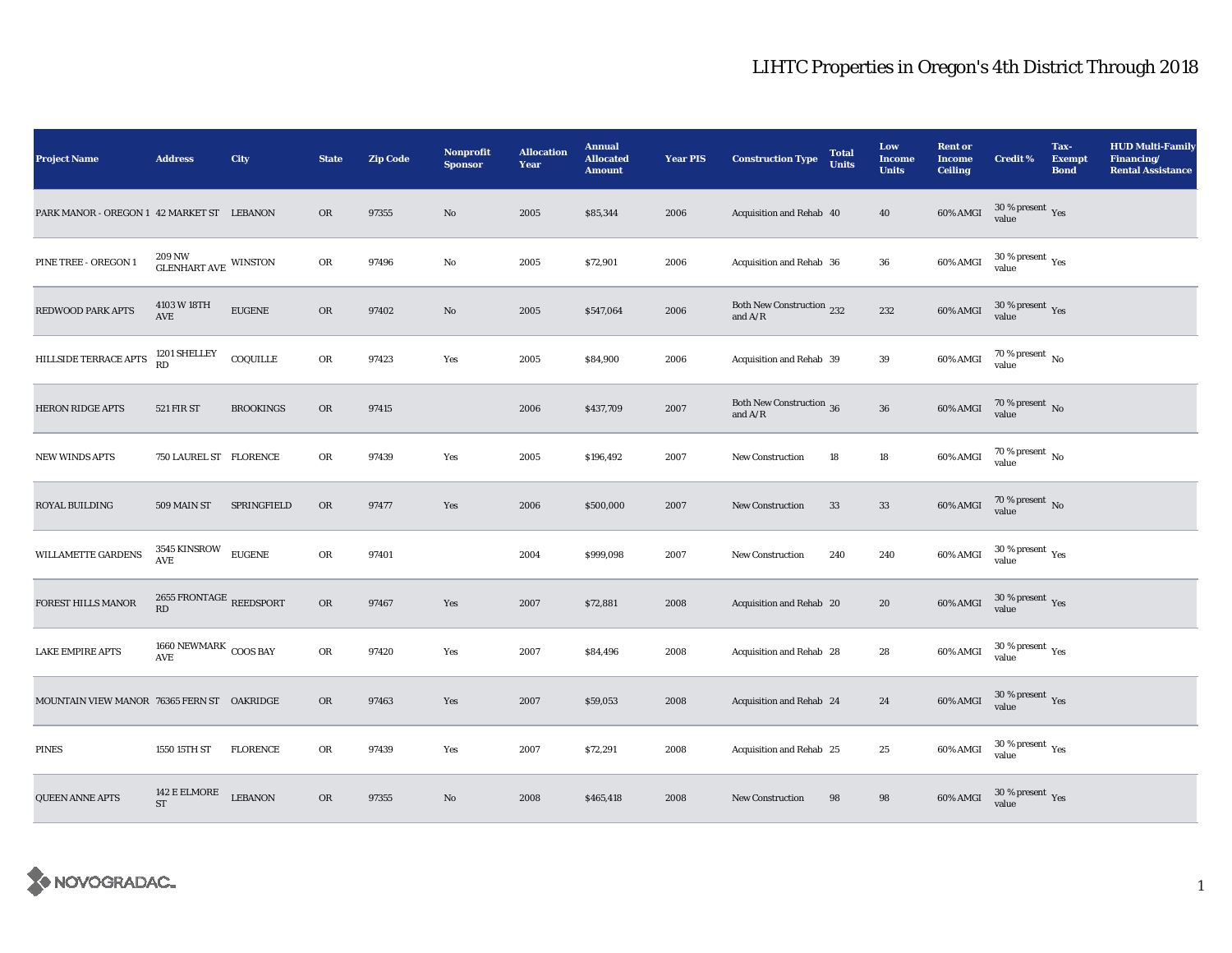| <b>Project Name</b>                                             | <b>Address</b>                         | City              | <b>State</b> | <b>Zip Code</b> | Nonprofit<br><b>Sponsor</b> | <b>Allocation</b><br>Year | <b>Annual</b><br><b>Allocated</b><br><b>Amount</b> | <b>Year PIS</b> | <b>Construction Type</b> | <b>Total</b><br><b>Units</b> | Low<br><b>Income</b><br><b>Units</b> | <b>Rent or</b><br><b>Income</b><br><b>Ceiling</b> | <b>Credit %</b>                         | Tax-<br><b>Exempt</b><br><b>Bond</b> | <b>HUD Multi-Family</b><br>Financing/<br><b>Rental Assistance</b> |
|-----------------------------------------------------------------|----------------------------------------|-------------------|--------------|-----------------|-----------------------------|---------------------------|----------------------------------------------------|-----------------|--------------------------|------------------------------|--------------------------------------|---------------------------------------------------|-----------------------------------------|--------------------------------------|-------------------------------------------------------------------|
| RIDGEWAY VILLAGE                                                | 3117 RIDGEWAY<br>DR                    | REEDSPORT         | OR           | 97467           | Yes                         | 2007                      | \$25,426                                           | 2008            | Acquisition and Rehab 8  |                              | 8                                    | 60% AMGI                                          | $30$ % present $\,$ $\rm Yes$<br>value  |                                      |                                                                   |
| RIVERSIDE MANOR APTS I HAWTHORNE                                | 1575<br>$\operatorname{AVE}$           | <b>REEDSPORT</b>  | OR           | 97467           | Yes                         | 2007                      | \$38,894                                           | 2008            | Acquisition and Rehab 16 |                              | ${\bf 16}$                           | 60% AMGI                                          | $30\,\%$ present $\,\mathrm{Yes}$ value |                                      |                                                                   |
| RIVERSIDE MANOR APTS<br>$\rm II$                                | 1595<br>HAWTHORNE REEDSPORT<br>AVE     |                   | ${\rm OR}$   | 97467           | Yes                         | 2007                      | \$22,737                                           | 2008            | Acquisition and Rehab 8  |                              | $\bf8$                               | 60% AMGI                                          | $30\,\%$ present $\,\mathrm{Yes}$ value |                                      |                                                                   |
| <b>HEATHER GLEN</b>                                             | 87962<br>TERRITORIAL<br>RD             | <b>VENETA</b>     | $_{\rm OR}$  | 97487           |                             | 2008                      | \$398,000                                          | 2009            | Not Indicated            | 27                           | $27\,$                               |                                                   | Not<br>Indicated                        |                                      |                                                                   |
| HOTEL NORTH BEND<br><b>APTS</b>                                 | <b>768 VIRGINIA</b><br>AVE             | NORTH BEND        | ${\rm OR}$   | 97459           |                             | 2008                      | \$545,500                                          | 2009            | Not Indicated            | 33                           | $33\,$                               |                                                   | Not<br>Indicated                        |                                      |                                                                   |
| PRAIRIE VIEW                                                    | $584$ N DANEBO $_{\rm{AVE}}$           | <b>EUGENE</b>     | ${\rm OR}$   | 97402           |                             | 2008                      | \$700,000                                          | 2009            | Not Indicated            | 64                           | 64                                   |                                                   | Not<br>Indicated                        |                                      |                                                                   |
| RIVER VIEW PLACE APTS                                           | $635$ THIRD AVE $\quad$ ALBANY $\quad$ |                   | OR           | 97321           |                             | 2007                      | \$553,500                                          | 2009            | Not Indicated            | 40                           | 40                                   |                                                   | Not<br>Indicated                        |                                      |                                                                   |
| <b>CEDAR GROVE</b>                                              | 2090 INLAND<br><b>DR</b>               | <b>NORTH BEND</b> | OR           | 97459           |                             | 2009                      | \$234,018                                          | 2010            | Not Indicated            | 42                           | 41                                   |                                                   | Not<br>Indicated                        |                                      |                                                                   |
| <b>LAMB BUILDING</b>                                            | 1135 HAYES ST EUGENE                   |                   | OR           | 97402           |                             | 2010                      | \$530,000                                          | 2010            | Not Indicated            | 35                           | 34                                   |                                                   | Not<br>Indicated                        |                                      |                                                                   |
| <b>LINNHAVEN APTS</b>                                           | 1220 23RD AVE SWEET HOME               |                   | OR           | 97386           |                             | 2009                      | \$362,100                                          | 2010            | Not Indicated            | 51                           | ${\bf 50}$                           |                                                   | Not<br>Indicated                        |                                      |                                                                   |
| ROOSEVELT CROSSING<br>TRANSITIONAL HOUSING                      | 338 HWY 99 N EUGENE                    |                   | OR           | 97402           |                             | 2009                      | \$389,272                                          | 2010            | Not Indicated            | 45                           | $45\,$                               |                                                   | Not<br>Indicated                        |                                      |                                                                   |
| <b>SEACREST APTS</b>                                            | 225 NINTH ST<br>$\rm SE$               | <b>BANDON</b>     | OR           | 97411           |                             | 2009                      | \$0\$                                              | 2010            | Not Indicated            | 20                           | 20                                   |                                                   | Not<br>Indicated                        |                                      |                                                                   |
| ALEXANDER CT (SEAVEY 2202 SW THIRD CORVALLIS<br><b>MEADOWS)</b> | ${\rm ST}$                             |                   | OR           | 97333           | Yes                         | 2011                      | \$870,000                                          | 2012            | <b>New Construction</b>  | 49                           | 47                                   | 60% AMGI                                          | $70$ % present $\,$ No value            |                                      |                                                                   |

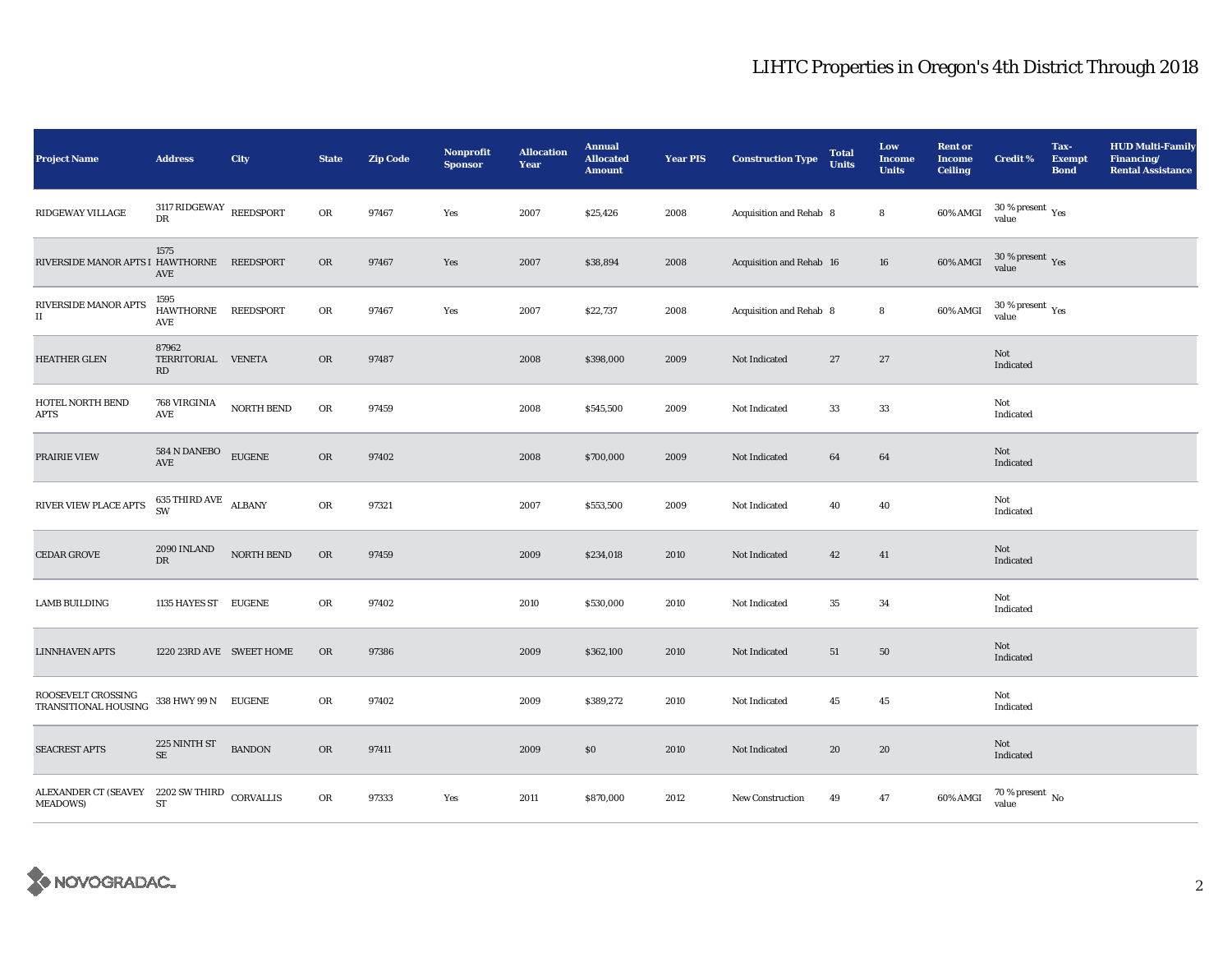| <b>Project Name</b>                          | <b>Address</b>                                | City             | <b>State</b> | <b>Zip Code</b> | <b>Nonprofit</b><br><b>Sponsor</b> | <b>Allocation</b><br>Year | <b>Annual</b><br><b>Allocated</b><br><b>Amount</b> | <b>Year PIS</b> | <b>Construction Type</b> | <b>Total</b><br><b>Units</b> | Low<br><b>Income</b><br><b>Units</b> | <b>Rent or</b><br><b>Income</b><br><b>Ceiling</b> | <b>Credit %</b>                             | Tax-<br><b>Exempt</b><br><b>Bond</b> | <b>HUD Multi-Family</b><br>Financing/<br><b>Rental Assistance</b> |
|----------------------------------------------|-----------------------------------------------|------------------|--------------|-----------------|------------------------------------|---------------------------|----------------------------------------------------|-----------------|--------------------------|------------------------------|--------------------------------------|---------------------------------------------------|---------------------------------------------|--------------------------------------|-------------------------------------------------------------------|
| <b>BROOKSIDE CT APTS</b><br>(ROSEBURG)       | 1623 NE VINE ST ROSEBURG                      |                  | OR           | 97470           | Yes                                | 2011                      | \$578,500                                          | 2012            | Acquisition and Rehab 50 |                              | 49                                   | 60% AMGI                                          | <b>Both 30%</b><br>and 70%<br>present value | No                                   |                                                                   |
| WILLAKENZIE CROSSING                         | 3057<br>WILLAKENZIE EUGENE<br>RD              |                  | OR           | 97401           | Yes                                | 2011                      | \$820,000                                          | 2012            | New Construction         | 56                           | 56                                   | 60% AMGI                                          | 70 % present $\,$ No $\,$<br>value          |                                      |                                                                   |
| <b>HAWTHORN AT 29TH</b><br><b>PLACE APTS</b> | 2984 OAK ST                                   | <b>EUGENE</b>    | OR           | 97405           | No                                 | 2010                      | \$361,750                                          | 2012            | Acquisition and Rehab 35 |                              | 35                                   | 60% AMGI                                          | <b>Both 30%</b><br>and 70%<br>present value | No                                   | Yes                                                               |
| <b>STELLAR APTS</b>                          | $1563$ CITY VIEW $\,$<br><b>ST</b>            | <b>EUGENE</b>    | OR           | 97402           | Yes                                | 2012                      | \$7,378,262                                        | 2013            | New Construction         | 54                           | 108                                  | 50% AMGI                                          | $70$ % present $\,$ No value                |                                      | No                                                                |
| <b>EAGLE LANDING</b>                         | 913 NW<br><b>GARDEN</b><br><b>VALLEY BLVD</b> | <b>ROSEBURG</b>  | ${\rm OR}$   | 97471           | Yes                                | 2013                      | \$754,400                                          | 2013            | Acquisition and Rehab 55 |                              | 54                                   | 50% AMGI                                          | Not<br>Indicated                            | No                                   | No                                                                |
| LANCASTER BRIDGE APTS                        | 3384 NE<br>OXFORD CIR                         | <b>CORVALLIS</b> | ${\rm OR}$   | 97330           | Yes                                | 2013                      | \$618,559                                          | 2013            | New Construction         | 50                           | 49                                   | 50% AMGI                                          | $30$ % present $\,$ No $\,$<br>value        |                                      | No                                                                |
| OCEAN WINDS PHASE I                          | <b>6577 LUCKY LN BROOKINGS</b>                |                  | OR           | 97415           | No                                 | 2013                      | \$820,000                                          | 2013            | Acquisition and Rehab 40 |                              | $39\,$                               | $50\%$ AMGI                                       | Not<br>Indicated                            | No                                   | No                                                                |
| <b>SIUSLAW DUNES</b>                         | 1750 43RD<br><b>STREET</b>                    | <b>FLORENCE</b>  | OR           | 97439           | Yes                                | 2013                      | \$445,000                                          | 2014            | Acquisition and Rehab 45 |                              | 38                                   | 60% AMGI                                          | $70$ % present $\,$ No $\,$<br>value        |                                      | Yes                                                               |
| <b>BASCOM VILLAGE PHASE I</b>                | 3090 MATT<br>DRIVE                            | <b>EUGENE</b>    | OR           | 97408           | Yes                                | 2014                      | \$810,000                                          | 2015            | New Construction         | 53                           | 53                                   | 60% AMGI                                          | $70$ % present $\,$ No value                |                                      | $\mathbf{N}\mathbf{o}$                                            |
| <b>JULIAN HOTEL APTS</b>                     | 105 SW 2ND ST CORVALLIS                       |                  | OR           | 97333           | Yes                                | 2014                      | \$594,442                                          | 2015            | Acquisition and Rehab 35 |                              | 35                                   | 60% AMGI                                          | $70$ % present $\,$ No $\,$<br>value        |                                      | Yes                                                               |
| <b>VILLAGE EAST APTS -</b><br>SPRINGFIELD    | 6330 MAIN<br><b>STREET</b>                    | SPRINGFIELD      | OR           | 97478           | Yes                                | 2014                      | \$636,004                                          | 2015            | Acquisition and Rehab 42 |                              | 42                                   | 60% AMGI                                          | $70$ % present $\,$ No $\,$ value $\,$      |                                      | Yes                                                               |
| WOODWIND FKA<br>WOODLAND SQUARE              | 1415 SALEM AVE $\,$ ALBANY $\,$<br>SE         |                  | OR           | 97321           | Yes                                | 2014                      | \$870,000                                          | 2015            | New Construction         | 54                           | ${\bf 54}$                           | 60% AMGI                                          | 70 % present $\,$ No $\,$<br>value          |                                      | No                                                                |
| <b>ALONA PLACE</b>                           | 1ST AVE / OAK<br><b>ST</b>                    | JUNCTION CITY OR |              | 97448           | Yes                                | 2015                      | \$790,000                                          | 2016            | <b>New Construction</b>  | 40                           | 40                                   | 60% AMGI                                          | $70$ % present $\,$ No $\,$ value $\,$      |                                      | No                                                                |

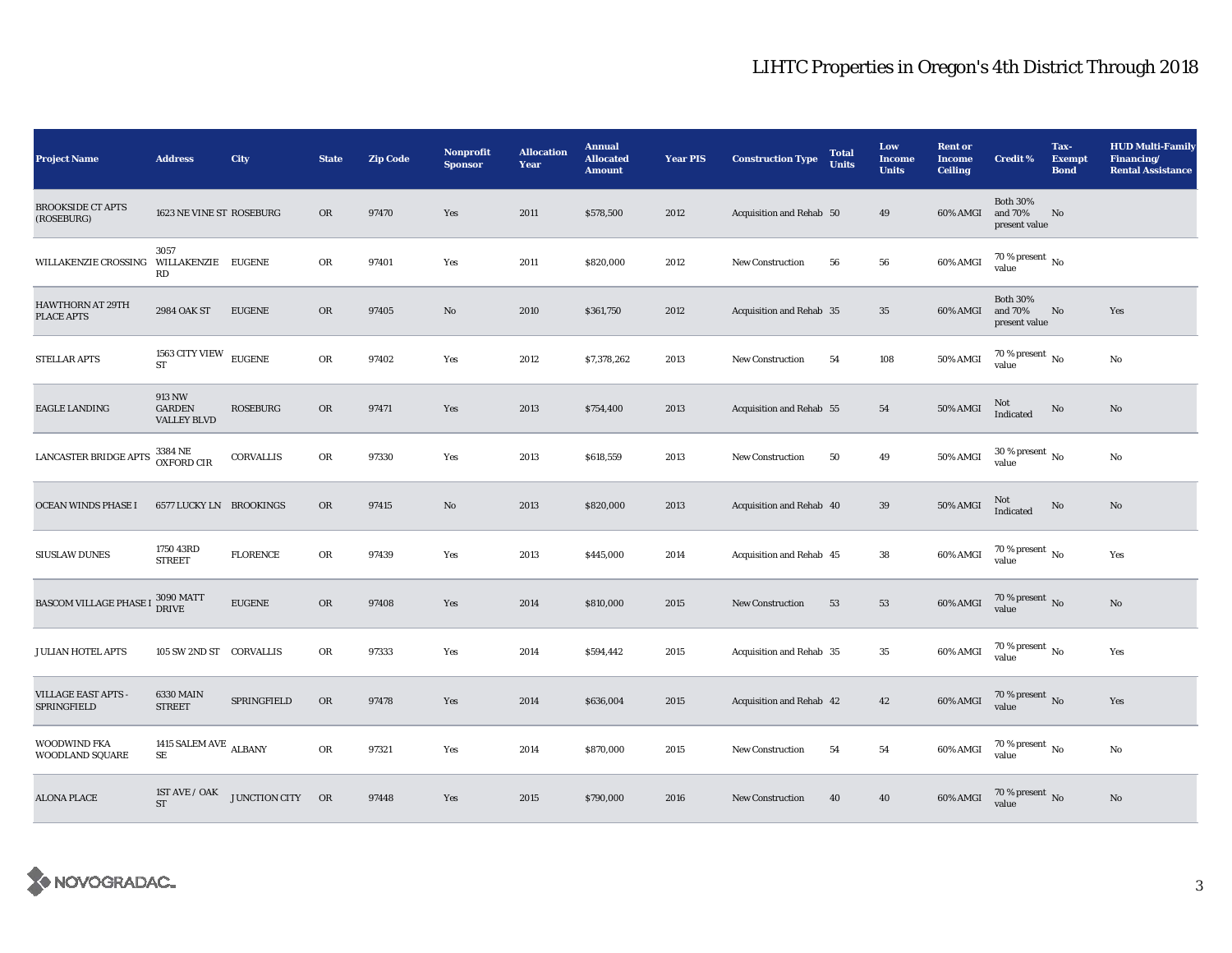| <b>Project Name</b>                                                                                                           | <b>Address</b>                                   | City             | <b>State</b> | <b>Zip Code</b> | <b>Nonprofit</b><br><b>Sponsor</b> | <b>Allocation</b><br>Year | <b>Annual</b><br><b>Allocated</b><br><b>Amount</b> | <b>Year PIS</b>      | <b>Construction Type</b> | <b>Total</b><br><b>Units</b> | Low<br><b>Income</b><br><b>Units</b> | <b>Rent or</b><br><b>Income</b><br><b>Ceiling</b> | <b>Credit %</b>                        | Tax-<br><b>Exempt</b><br><b>Bond</b> | <b>HUD Multi-Family</b><br>Financing/<br><b>Rental Assistance</b> |
|-------------------------------------------------------------------------------------------------------------------------------|--------------------------------------------------|------------------|--------------|-----------------|------------------------------------|---------------------------|----------------------------------------------------|----------------------|--------------------------|------------------------------|--------------------------------------|---------------------------------------------------|----------------------------------------|--------------------------------------|-------------------------------------------------------------------|
| BASCOM VILLAGE II                                                                                                             | PARKVIEW DR +<br><b>COUNTY FARM EUGENE</b><br>RD |                  | OR           | 97402           | Yes                                | 2015                      | \$890,000                                          | 2016                 | <b>New Construction</b>  | 48                           | $\bf 47$                             | $60\%$ AMGI                                       | $70$ % present $\,$ No $\,$ value $\,$ |                                      | $\rm No$                                                          |
| <b>BIG VALLEY APTS</b>                                                                                                        | 1350 EAST 1ST<br><b>AVENUE</b>                   | <b>SUTHERLIN</b> | <b>OR</b>    | 97479           | No                                 | 2016                      | \$866,348                                          | 2018                 | Acquisition and Rehab 82 |                              | 81                                   | 60% AMGI                                          | 70 % present<br>value                  |                                      | $\mathbf{N}\mathbf{o}$                                            |
| MYRTLEWOOD, THE                                                                                                               | 1072 MAIN ST                                     | SPRINGFIELD      | ${\rm OR}$   | 97477           | Yes                                | 2017                      | \$750,000                                          | 2018                 | New Construction         | 35                           | 34                                   | 60% AMGI                                          | 70 % present<br>value                  |                                      | No                                                                |
| RICHARDSON BRIDGE                                                                                                             | <b>1210 ACORN</b><br>PARK ST                     | <b>EUGENE</b>    | OR           | 97402           | $\mathbf{N}\mathbf{o}$             | 2017                      | \$547,617                                          | 2018                 | Acquisition and Rehab 32 |                              | 31                                   | 60% AMGI                                          | 70 % present<br>value                  |                                      |                                                                   |
| HARVARD STREET PHASE 1502 HARVARD<br>$\bf{I}$                                                                                 | ${\cal ST}$                                      | <b>BANDON</b>    | OR           | 97411           |                                    | Insufficient<br>Data      | \$0                                                | Insufficient<br>Data | Not Indicated            | 23                           | $\bf{0}$                             |                                                   | Not<br>Indicated                       |                                      |                                                                   |
| $\begin{array}{ll} \text{HARVARD STREET PHASE} & \text{1592 HARVARD} \\ \text{II} & \text{ST} \end{array}$<br>$\rm II$        |                                                  | <b>BANDON</b>    | ${\rm OR}$   | 97411           |                                    | Insufficient<br>Data      | $\$0$                                              | Insufficient<br>Data | Not Indicated            | $32\,$                       | $\mathbf 0$                          |                                                   | Not<br>Indicated                       |                                      |                                                                   |
| PARKSIDE VILLAGE                                                                                                              | 2974 NE<br>$\operatorname{DOUGLAS}$ AVE          | <b>ROSEBURG</b>  | OR           | 97470           |                                    | Insufficient<br>Data      | $\$0$                                              | Insufficient<br>Data | Not Indicated            | $\mathbf{1}$                 | $\mathbf 0$                          |                                                   | Not<br>Indicated                       |                                      |                                                                   |
| <b>WINDSONG APTS</b>                                                                                                          | 1365 SPRUCE ST FLORENCE                          |                  | OR           | 97439           |                                    | Insufficient<br>Data      | $\$0$                                              | Insufficient<br>Data | Not Indicated            | 31                           | $\mathbf 0$                          |                                                   | Not<br>Indicated                       |                                      |                                                                   |
| <b>HILLSIDE APTS</b>                                                                                                          | 420 HILLSIDE<br>AVE                              | <b>BROOKINGS</b> | ${\rm OR}$   | 97415           | No                                 | 1987                      | \$0                                                | 1987                 | <b>New Construction</b>  | 13                           | 13                                   |                                                   | 70 % present<br>value                  |                                      |                                                                   |
| <b>VILLAGE MANOR</b>                                                                                                          | 2411 S SECOND<br>$\operatorname{ST}$             | <b>LEBANON</b>   | $_{\rm OR}$  | 97355           | $\mathbf{N}\mathbf{o}$             | 1987                      | \$0\$                                              | 1987                 | New Construction         | 40                           | 40                                   |                                                   | 70 % present<br>value                  |                                      |                                                                   |
| <b>CEDARS APTS</b>                                                                                                            | 25 W 30TH AVE EUGENE                             |                  | OR           | 97405           | No                                 | 1988                      | \$0                                                | 1988                 | New Construction         | 20                           | 20                                   |                                                   | 70 % present<br>value                  |                                      |                                                                   |
| <b>COUNTRY CLUB MANOR</b>                                                                                                     | 2477 CAL<br>YOUNG RD                             | <b>EUGENE</b>    | OR           | 97401           | No                                 | 1988                      | \$0\$                                              | 1988                 | New Construction         | 21                           | 21                                   |                                                   | 70 % present<br>value                  |                                      |                                                                   |
| $\begin{array}{ll} \text{DENVER STREET DUPLEX} & \begin{array}{ll} \text{411 DENVER ST} \\ \text{SE} \end{array} \end{array}$ |                                                  | <b>ALBANY</b>    | OR           | 97321           | No                                 | 1988                      | \$0                                                | 1988                 | Acquisition and Rehab 2  |                              | $\boldsymbol{2}$                     |                                                   | 70 % present<br>value                  |                                      |                                                                   |

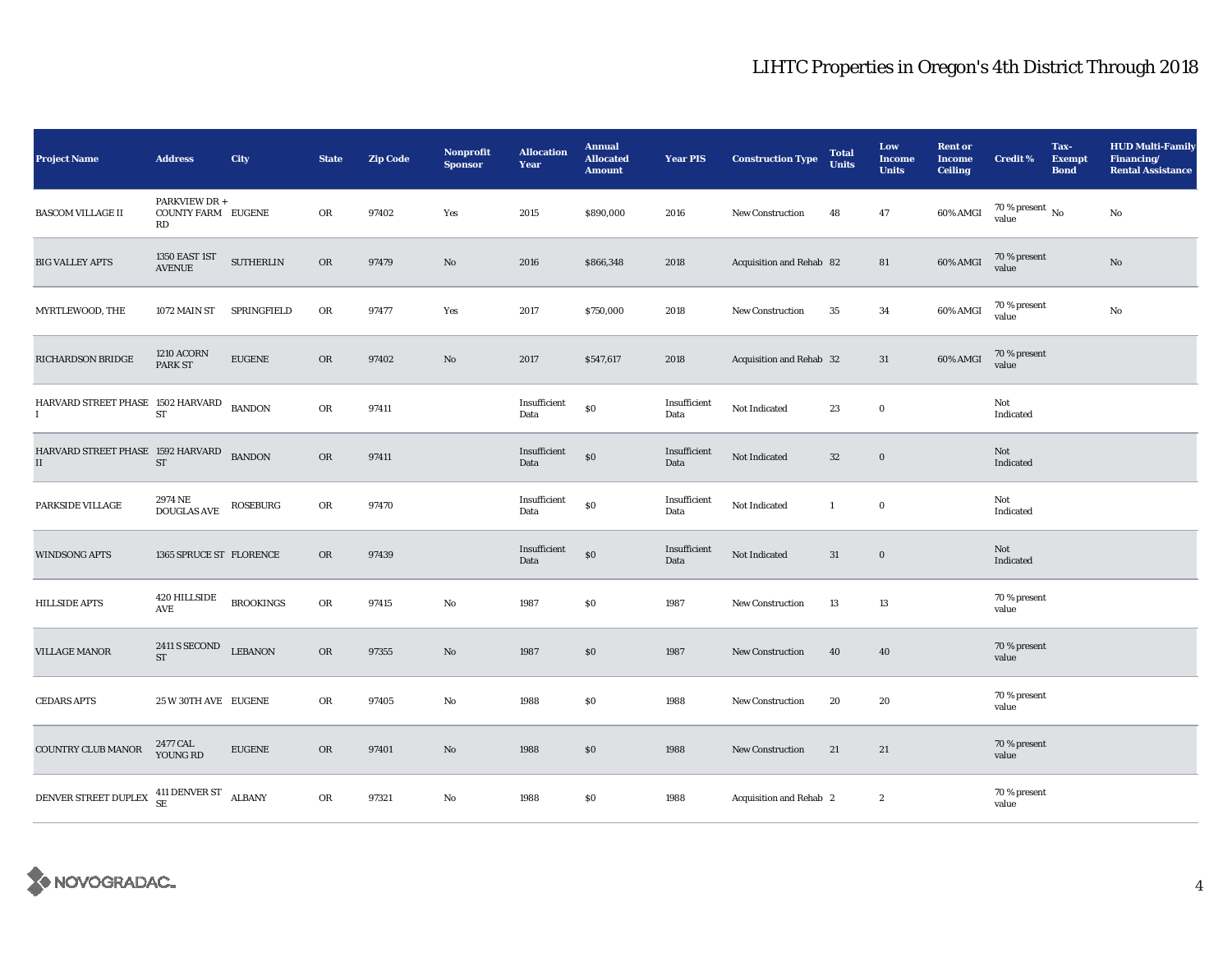| <b>Project Name</b>                                                           | <b>Address</b>           | City            | <b>State</b> | <b>Zip Code</b> | Nonprofit<br><b>Sponsor</b> | <b>Allocation</b><br>Year | <b>Annual</b><br><b>Allocated</b><br><b>Amount</b> | <b>Year PIS</b> | <b>Construction Type</b> | <b>Total</b><br><b>Units</b> | Low<br><b>Income</b><br><b>Units</b> | <b>Rent or</b><br><b>Income</b><br><b>Ceiling</b> | <b>Credit %</b>       | Tax-<br><b>Exempt</b><br><b>Bond</b> | <b>HUD Multi-Family</b><br>Financing/<br><b>Rental Assistance</b> |
|-------------------------------------------------------------------------------|--------------------------|-----------------|--------------|-----------------|-----------------------------|---------------------------|----------------------------------------------------|-----------------|--------------------------|------------------------------|--------------------------------------|---------------------------------------------------|-----------------------|--------------------------------------|-------------------------------------------------------------------|
| PIONEER PARK                                                                  | 88059 FIFTH ST VENETA    |                 | <b>OR</b>    | 97487           | $\rm No$                    | 1988                      | \$0                                                | 1988            | Acquisition and Rehab 20 |                              | 20                                   |                                                   | 70 % present<br>value |                                      |                                                                   |
| SUNBURST MANOR APTS 88078 SIXTH ST VENETA                                     |                          |                 | OR           | 97487           | No                          | 1988                      | \$0                                                | 1988            | Acquisition and Rehab 9  |                              | 9                                    |                                                   | 70 % present<br>value |                                      |                                                                   |
| TIOGA ROOM & APTS                                                             | 275 N<br><b>BROADWAY</b> | <b>COOS BAY</b> | $_{\rm OR}$  | 97420           | $\mathbf{N}\mathbf{o}$      | 1988                      | \$0                                                | 1988            | Acquisition and Rehab 22 |                              | 22                                   |                                                   | 70 % present<br>value |                                      |                                                                   |
| WILLAMETTE STREET                                                             | 2966<br>WILLAMETTE<br>ST | <b>EUGENE</b>   | OR           | 97405           | No                          | 1988                      | $\$0$                                              | 1988            | Not Indicated            | 18                           | $18\,$                               |                                                   | 70 % present<br>value |                                      |                                                                   |
| COTTAGE GROVE SENIOR $900 N$ DOUGLAS COTTAGE GROVE OR<br><b>LIVING CENTER</b> | <b>ST</b>                |                 |              | 97424           | $\mathbf{N}\mathbf{o}$      | 1989                      | $\$0$                                              | 1989            | <b>New Construction</b>  | 40                           | 40                                   |                                                   | 70 % present<br>value |                                      |                                                                   |
| EAST 15TH ST DUPLEX & 4- $\,$ 447 E 15TH AVE $\,$ EUGENE<br><b>PLEX</b>       |                          |                 | ${\sf OR}$   | 97401           | No                          | 1989                      | $\$0$                                              | 1989            | Acquisition and Rehab 6  |                              | $\bf 6$                              |                                                   | 70 % present<br>value |                                      |                                                                   |
| <b>MULTI-SITE HOUSES</b>                                                      | 520 W 12TH AVE EUGENE    |                 | OR           | 97401           | No                          | 1989                      | \$0                                                | 1989            | Existing                 | 15                           | $15\,$                               |                                                   | 70 % present<br>value |                                      |                                                                   |
| <b>TRIPLEX</b>                                                                | 337 27TH AVE SE ALBANY   |                 | OR           | 97322           | No                          | 1989                      | \$0                                                | 1989            | Acquisition and Rehab 3  |                              | $\boldsymbol{3}$                     |                                                   | 70 % present<br>value |                                      |                                                                   |
| WOODLAND APTS                                                                 | 2401<br>LONGWOOD DR      | REEDSPORT       | OR           | 97467           | $\rm No$                    | 1989                      | \$0                                                | 1989            | Acquisition and Rehab 36 |                              | 36                                   |                                                   | 70 % present<br>value |                                      |                                                                   |
| <b>MARY SKINNER APTS</b>                                                      | 335 W SECOND<br>AVE      | <b>EUGENE</b>   | OR           | 97401           | Yes                         | 1991                      | \$85,528                                           | 1992            | New Construction         | 40                           | 40                                   |                                                   | 70 % present<br>value |                                      |                                                                   |
| MCKENZIE MEADOW APTS $^{715}_{\rm{AVE}}$                                      |                          | SPRINGFIELD     | OR           | 97477           | $\rm No$                    | 1991                      | \$513,900                                          | 1993            | New Construction         | 100                          | 100                                  |                                                   | 70 % present<br>value |                                      |                                                                   |
| PRINCETON COURT                                                               | 846W<br>PRINCETON<br>AVE | <b>ROSEBURG</b> | OR           | 97471           | Yes                         | 1992                      | \$134,240                                          | 1994            | New Construction         | 26                           | 26                                   |                                                   | 70 % present<br>value |                                      |                                                                   |
| <b>BROOKLAWN APTS</b>                                                         | 2070 QUEEN<br>AVE SW     | <b>ALBANY</b>   | <b>OR</b>    | 97321           | $\mathbf{No}$               | 1993                      | \$383,221                                          | 1995            | New Construction         | 79                           | 79                                   |                                                   | 70 % present<br>value |                                      |                                                                   |

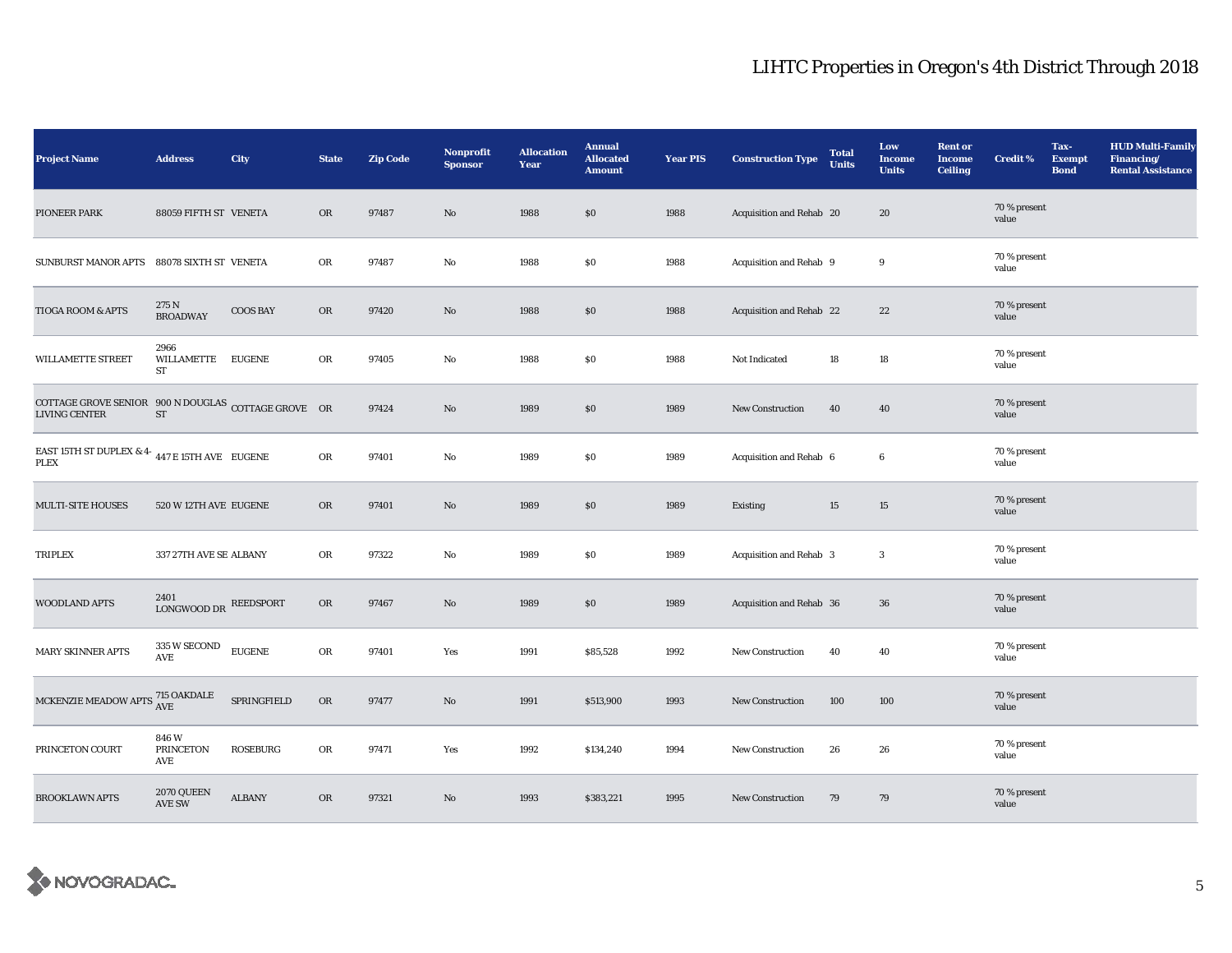| <b>Project Name</b>                                          | <b>Address</b>                         | City                           | <b>State</b> | <b>Zip Code</b> | <b>Nonprofit</b><br><b>Sponsor</b> | <b>Allocation</b><br>Year | <b>Annual</b><br><b>Allocated</b><br><b>Amount</b> | <b>Year PIS</b> | <b>Construction Type</b> | <b>Total</b><br><b>Units</b> | Low<br><b>Income</b><br><b>Units</b> | <b>Rent or</b><br><b>Income</b><br><b>Ceiling</b> | <b>Credit %</b>                    | Tax-<br><b>Exempt</b><br><b>Bond</b> | <b>HUD Multi-Family</b><br>Financing/<br><b>Rental Assistance</b> |
|--------------------------------------------------------------|----------------------------------------|--------------------------------|--------------|-----------------|------------------------------------|---------------------------|----------------------------------------------------|-----------------|--------------------------|------------------------------|--------------------------------------|---------------------------------------------------|------------------------------------|--------------------------------------|-------------------------------------------------------------------|
| HARVARD STREET APTS                                          | 1412 HARVARD<br><b>ST</b>              | <b>BANDON</b>                  | OR           | 97411           | Yes                                | 1993                      | \$231,527                                          | 1995            | <b>New Construction</b>  | 66                           | $\bf{66}$                            |                                                   | 70 % present<br>value              |                                      |                                                                   |
| HOPE CIRCLE                                                  | 342 HOPE LOOP EUGENE                   |                                | OR           | 97402           | Yes                                | 1994                      | \$95,200                                           | 1995            | <b>New Construction</b>  | 12                           | $12\,$                               |                                                   | 70 % present<br>value              |                                      |                                                                   |
| WALNUT PARK DUPLEXES $\,$ 1366 KELLER ST $\,$ EUGENE<br>OLTC |                                        |                                | OR           | 97404           | Yes                                | 1995                      | \$191,070                                          | 1995            | New Construction         | $32\,$                       | 32                                   |                                                   | 70 % present<br>value              |                                      |                                                                   |
| WINDSONG SENIOR APTS 1365 SPRUCE ST FLORENCE                 |                                        |                                | OR           | 97439           | No                                 | 1994                      | \$56,675                                           | 1995            | <b>New Construction</b>  | $32\phantom{.0}$             | $32\,$                               |                                                   | 70 % present<br>value              |                                      |                                                                   |
| MAC MACDONALD                                                | 1055 BENNETT<br>LN                     | <b>EUGENE</b>                  | OR           | 97404           | Yes                                | 1995                      | \$114,414                                          | 1996            | <b>New Construction</b>  | 24                           | 24                                   |                                                   | 70 % present<br>value              |                                      |                                                                   |
| WILLAKENZIE<br><b>TOWNHOUSES</b>                             | 3190<br>WILLAKENZIE EUGENE<br>RD       |                                | OR           | 97401           | Yes                                | 1994                      | \$181,177                                          | 1996            | <b>New Construction</b>  | 25                           | 25                                   |                                                   | 70 % present<br>value              |                                      |                                                                   |
| WITHERSPOON COURT<br><b>APTS</b>                             | AVE                                    | 1390 PENNOYER COTTAGE GROVE OR |              | 97424           | Yes                                | 1995                      | \$101,900                                          | 1996            | <b>New Construction</b>  | 20                           | 20                                   |                                                   | 70 % present<br>value              |                                      |                                                                   |
| <b>LAUREL GARDENS APTS</b>                                   | 1775 W 12TH<br>AVE                     | <b>EUGENE</b>                  | OR           | 97402           | Yes                                | 1996                      | \$212,206                                          | 1997            | <b>New Construction</b>  | 41                           | 41                                   |                                                   | 70 % present<br>value              |                                      |                                                                   |
| <b>SUNSET APTS</b><br>(ROSEBURG)                             | 1788 NE SUNSET $_{\rm ROSEBURG}$<br>ST |                                | OR           | 97470           | Yes                                | 1995                      | \$205,278                                          | 1997            | New Construction         | 31                           | 31                                   |                                                   | 70 % present<br>value              |                                      |                                                                   |
| <b>VINE STREET COURTS</b><br>PHASES I & II                   | 2166 NE VINE ST ROSEBURG               |                                | OR           | 97470           | Yes                                | 1995                      | \$425,485                                          | 1997            | New Construction         | 70                           | 70                                   |                                                   | 70 % present<br>value              |                                      |                                                                   |
| 30TH PL DUPLEX                                               | 204 30TH PL SE ALBANY                  |                                | OR           | 97322           | No                                 | 1988                      | $\$0$                                              | 1998            | Acquisition and Rehab 2  |                              | $\mathbf{2}$                         |                                                   | 70 % present $\,$ No $\,$<br>value |                                      |                                                                   |
| <b>BLUEBELLE</b><br><b>DEVELOPMENT I</b>                     | 249 S 41ST PL                          | SPRINGFIELD                    | <b>OR</b>    | 97478           | Yes                                | 1997                      | \$94,015                                           | 1998            | New Construction         | 10                           | 10                                   |                                                   | 70 % present<br>value              |                                      |                                                                   |
| <b>BLUEBELLE</b><br>DEVELOPMENT II                           | 1061 S ST                              | SPRINGFIELD                    | OR           | 97477           | Yes                                | 1997                      | \$29,892                                           | 1998            | New Construction         | 3                            | $\boldsymbol{3}$                     |                                                   | 70 % present $\,$ No $\,$<br>value |                                      |                                                                   |

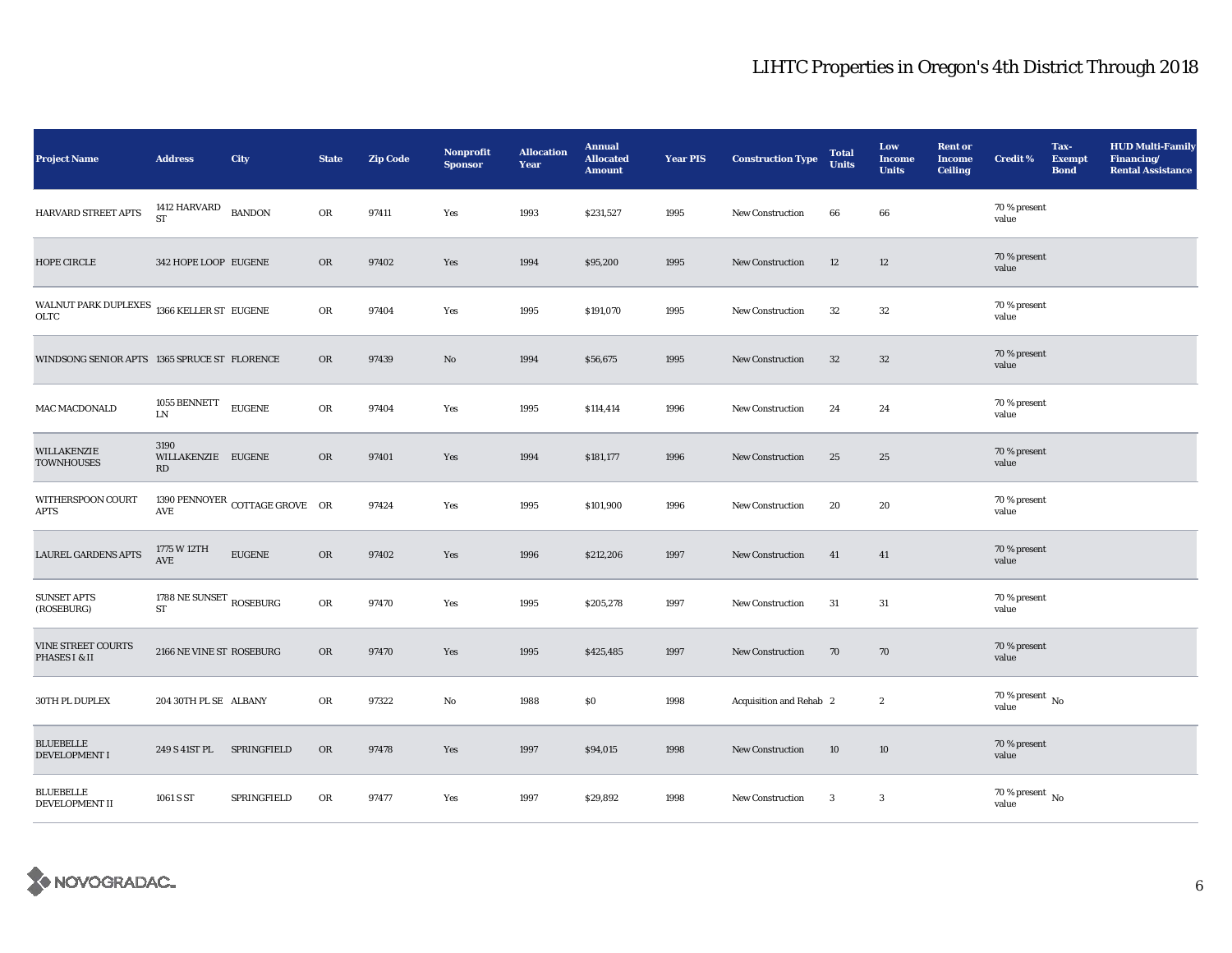| <b>Project Name</b>                            | <b>Address</b>                               | City              | <b>State</b> | <b>Zip Code</b> | Nonprofit<br><b>Sponsor</b> | <b>Allocation</b><br>Year | <b>Annual</b><br><b>Allocated</b><br><b>Amount</b> | <b>Year PIS</b> | <b>Construction Type</b> | <b>Total</b><br><b>Units</b> | Low<br><b>Income</b><br><b>Units</b> | <b>Rent or</b><br><b>Income</b><br><b>Ceiling</b> | <b>Credit %</b>                             | Tax-<br><b>Exempt</b><br><b>Bond</b> | <b>HUD Multi-Family</b><br>Financing/<br><b>Rental Assistance</b> |
|------------------------------------------------|----------------------------------------------|-------------------|--------------|-----------------|-----------------------------|---------------------------|----------------------------------------------------|-----------------|--------------------------|------------------------------|--------------------------------------|---------------------------------------------------|---------------------------------------------|--------------------------------------|-------------------------------------------------------------------|
| <b>MYRTLE TERRACE</b>                          | 1135 SIMPSON<br>ST                           | MYRTLE CREEK OR   |              |                 | Yes                         | 1997                      | \$161,718                                          | 1998            | New Construction         | 20                           | 20                                   |                                                   | 70 % present<br>value                       |                                      |                                                                   |
| PARK AT EMERALD<br>VILLAGE                     | $1950$ N SECOND<br>${\rm ST}$                | SPRINGFIELD       | OR           | 97477           | No                          | 1996                      | \$583,884                                          | 1998            | New Construction         | 96                           | 96                                   |                                                   | $70$ % present $\,$ No $\,$<br>value        |                                      |                                                                   |
| <b>ROSS LANE</b>                               | 2640 ROSS LN EUGENE                          |                   | <b>OR</b>    | 97404           | Yes                         | 1997                      | \$318,920                                          | 1998            | New Construction         | 36                           | 36                                   |                                                   | 70 % present<br>value                       |                                      |                                                                   |
| SOMMERVILLE PLACE<br>APTS                      | 885<br>SOMMERVILLE HARRISBURG<br><b>LOOP</b> |                   | OR           | 97446           | Yes                         | 1997                      | \$193,626                                          | 1998            | New Construction         | 28                           | 28                                   |                                                   | 70 % present<br>value                       |                                      |                                                                   |
| WOODLEAF VILLAGE                               | $745$ WOODLEAF $\,$ EUGENE<br><b>LN</b>      |                   | OR           | 97405           | Yes                         | 1997                      | \$485,000                                          | 1998            | <b>New Construction</b>  | 60                           | 60                                   |                                                   | 70 % present<br>value                       |                                      |                                                                   |
| <b>AMES CREEK COURT</b>                        | <b>1815 AMES</b><br><b>CREEK RD</b>          | <b>SWEET HOME</b> | ${\rm OR}$   | 97386           | Yes                         | 1998                      | \$225,000                                          | 1999            | New Construction         | 31                           | 16                                   |                                                   | 70 % present<br>value                       |                                      |                                                                   |
| <b>AZALEA REACH APTS</b>                       | 650 OLD<br><b>COUNTRY RD</b>                 | <b>BROOKINGS</b>  | OR           | 97415           | No                          | 1998                      | \$418,153                                          | 1999            | <b>New Construction</b>  | 40                           | 40                                   |                                                   | 70 % present $\,$ No $\,$<br>value          |                                      |                                                                   |
| CASCADIA VILLAGE APTS 1241 23RD AVE SWEET HOME |                                              |                   | OR           | 97386           | Yes                         | 1999                      | \$104,000                                          | 1999            | Acquisition and Rehab 32 |                              | $32\,$                               |                                                   | 70 % present $\rm\thinspace_{Yes}$<br>value |                                      |                                                                   |
| <b>JACOBS LANE</b>                             | 3450 JACOBS LN EUGENE                        |                   | OR           | 97402           | Yes                         | 1997                      | \$497,983                                          | 1999            | New Construction         | 63                           | 63                                   |                                                   | 70 % present<br>value                       |                                      |                                                                   |
| OAK PLAZA APTS                                 | 1265 SALEM AVE $_{\rm ALBANY}$<br><b>SE</b>  |                   | OR           | 97321           | Yes                         | 2000                      | \$41,836                                           | 1999            | Acquisition and Rehab 20 |                              | 20                                   |                                                   | 30 % present $\rm \gamma_{\rm es}$<br>value |                                      |                                                                   |
| OAK TERRACE APTS                               | 2350 OAK ST                                  | <b>FLORENCE</b>   | OR           | 97439           | Yes                         | 1998                      | \$353,148                                          | 1999            | New Construction         | 48                           | 48                                   |                                                   | 70 % present<br>value                       |                                      |                                                                   |
| OAKWOOD MANOR                                  | 1665 OAK<br>PATCH RD                         | <b>EUGENE</b>     | OR           | 97402           | Yes                         | 2000                      | \$147,793                                          | 1999            | Acquisition and Rehab 72 |                              | 72                                   |                                                   | $30$ % present $\,$ $\rm Yes$<br>value      |                                      |                                                                   |
| NORTH SLOPE VILLAGE                            | 1007 W SIXTH<br>AVE                          | <b>SUTHERLIN</b>  | OR           | 97479           | Yes                         | 2000                      | \$77,000                                           | 2000            | Acquisition and Rehab 24 |                              | 23                                   |                                                   | $70$ % present $\,$ No value                |                                      |                                                                   |

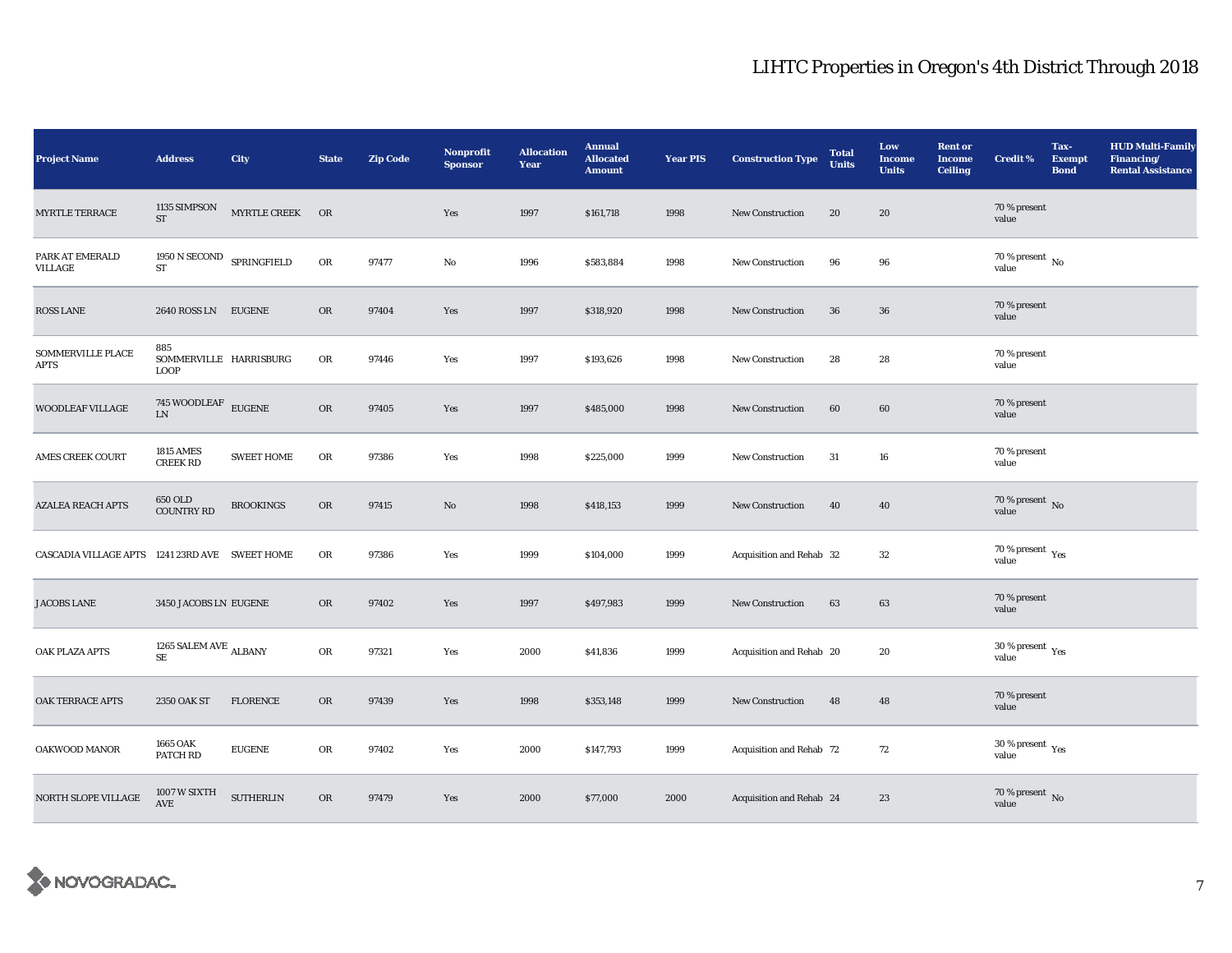| Project Name                                      | <b>Address</b>                               | City            | <b>State</b> | <b>Zip Code</b> | <b>Nonprofit</b><br><b>Sponsor</b> | <b>Allocation</b><br>Year | <b>Annual</b><br><b>Allocated</b><br><b>Amount</b> | <b>Year PIS</b> | <b>Construction Type</b> | <b>Total</b><br><b>Units</b> | Low<br><b>Income</b><br><b>Units</b> | <b>Rent or</b><br><b>Income</b><br><b>Ceiling</b> | <b>Credit %</b>                        | Tax-<br><b>Exempt</b><br><b>Bond</b> | <b>HUD Multi-Family</b><br>Financing/<br><b>Rental Assistance</b> |
|---------------------------------------------------|----------------------------------------------|-----------------|--------------|-----------------|------------------------------------|---------------------------|----------------------------------------------------|-----------------|--------------------------|------------------------------|--------------------------------------|---------------------------------------------------|----------------------------------------|--------------------------------------|-------------------------------------------------------------------|
| <b>ROSE VILLA APTS</b>                            | 2525 NE<br><b>STEPHENS ST</b>                | <b>ROSEBURG</b> | OR           | 97470           | No                                 | 1999                      | \$133,734                                          | 2000            | Acquisition and Rehab 91 |                              | 91                                   |                                                   | $30$ % present $\,$ $\rm Yes$<br>value |                                      |                                                                   |
| SONGBIRD VILLAGE                                  | 215 21ST ST SE ALBANY                        |                 | OR           | 97322           | Yes                                | 1999                      | \$425,000                                          | 2000            | New Construction         | 48                           | 48                                   |                                                   | $70$ % present $\,$ No value           |                                      |                                                                   |
| <b>SOUTH HILYARD</b><br>TERRACE                   | 535 BETTY<br>NIVEN DR                        | <b>EUGENE</b>   | OR           | 97405           | Yes                                | 1998                      | \$226,299                                          | 2000            | New Construction         | 22                           | $\bf{22}$                            |                                                   | 70 % present $\,$ No $\,$<br>value     |                                      |                                                                   |
| <b>ASH MEADOWS</b>                                | 6903 A ST                                    | SPRINGFIELD     | OR           | 97478           | Yes                                | 2000                      | \$249,349                                          | 2001            | New Construction         | 18                           | 18                                   |                                                   | $70$ % present $\,$ No value           |                                      |                                                                   |
| <b>CLAYTON MEADOWS</b><br><b>SENIOR APTS</b>      | 2080 QUEEN<br>AVE SE                         | <b>ALBANY</b>   | OR           | 97322           | Yes                                | 2000                      | \$349,763                                          | 2001            | New Construction         | 50                           | 49                                   |                                                   | 70 % present $\,$ No $\,$<br>value     |                                      |                                                                   |
| ORCHARD KNOLL                                     | 1401 NW<br>VETERANS WAY                      | ROSEBURG        | OR           | 97471           | Yes                                | 2000                      | \$19,400                                           | 2001            | New Construction         | 65                           | 65                                   |                                                   | $70$ % present $\,$ No $\,$ value      |                                      |                                                                   |
| PELICAN'S PERCH                                   | 1216 MOORE ST BROOKINGS                      |                 | OR           | 97415           | No                                 | 2000                      | \$256,974                                          | 2001            | New Construction         | 24                           | 24                                   |                                                   | $70$ % present $\,$ No value           |                                      |                                                                   |
| STAGECOACH APTS                                   | 601 STAGE<br><b>COACH RD</b>                 | CANYONVILLE     | OR           | 97417           | Yes                                | 2000                      | \$348,904                                          | 2001            | Acquisition and Rehab 40 |                              | 40                                   |                                                   | $70$ % present $\,$ No value           |                                      |                                                                   |
| <b>CAMAS COMMONS</b>                              | 5140 SW<br><b>MEADOW</b><br><b>FLOWER DR</b> | CORVALLIS       | OR           | 97333           | Yes                                | 2000                      | \$484,999                                          | 2002            | New Construction         | 56                           | 56                                   |                                                   | 70 % present $\,$ No $\,$<br>value     |                                      |                                                                   |
| <b>GREEN LEAF VILLAGE</b>                         | 2755 E LONE<br><b>OAK LOOP</b>               | <b>EUGENE</b>   | OR           | 97404           | Yes                                | 2001                      | \$412,941                                          | 2002            | <b>New Construction</b>  | 34                           | 34                                   |                                                   | $70$ % present $\,$ No $\,$ value $\,$ |                                      |                                                                   |
| SHELDON VILLAGE PHASE 2475 SHELDON<br>$\mathbf I$ | <b>VILLAGE LOOP</b>                          | <b>EUGENE</b>   | OR           | 97401           | Yes                                | 2000                      | \$486,098                                          | 2002            | New Construction         | 43                           | 42                                   |                                                   | 70 % present $\,$ No $\,$<br>value     |                                      |                                                                   |
| SHELDON VILLAGE PHASE 2475 SHELDON<br>$\rm II$    | <b>VILLAGE LOOP</b>                          | ${\tt EUGENE}$  | OR           | 97401           | Yes                                | 2002                      | \$367,267                                          | 2002            | <b>New Construction</b>  | 35                           | $35\,$                               |                                                   | 70 % present $\hbox{~No}$<br>value     |                                      |                                                                   |
| <b>AURORA BUILDING</b>                            | 100 E 11TH AVE EUGENE                        |                 | OR           | 97401           | Yes                                | 2002                      | \$524,173                                          | 2004            | New Construction         | 54                           | 40                                   |                                                   | $70$ % present $\,$ $\rm Yes$ value    |                                      |                                                                   |